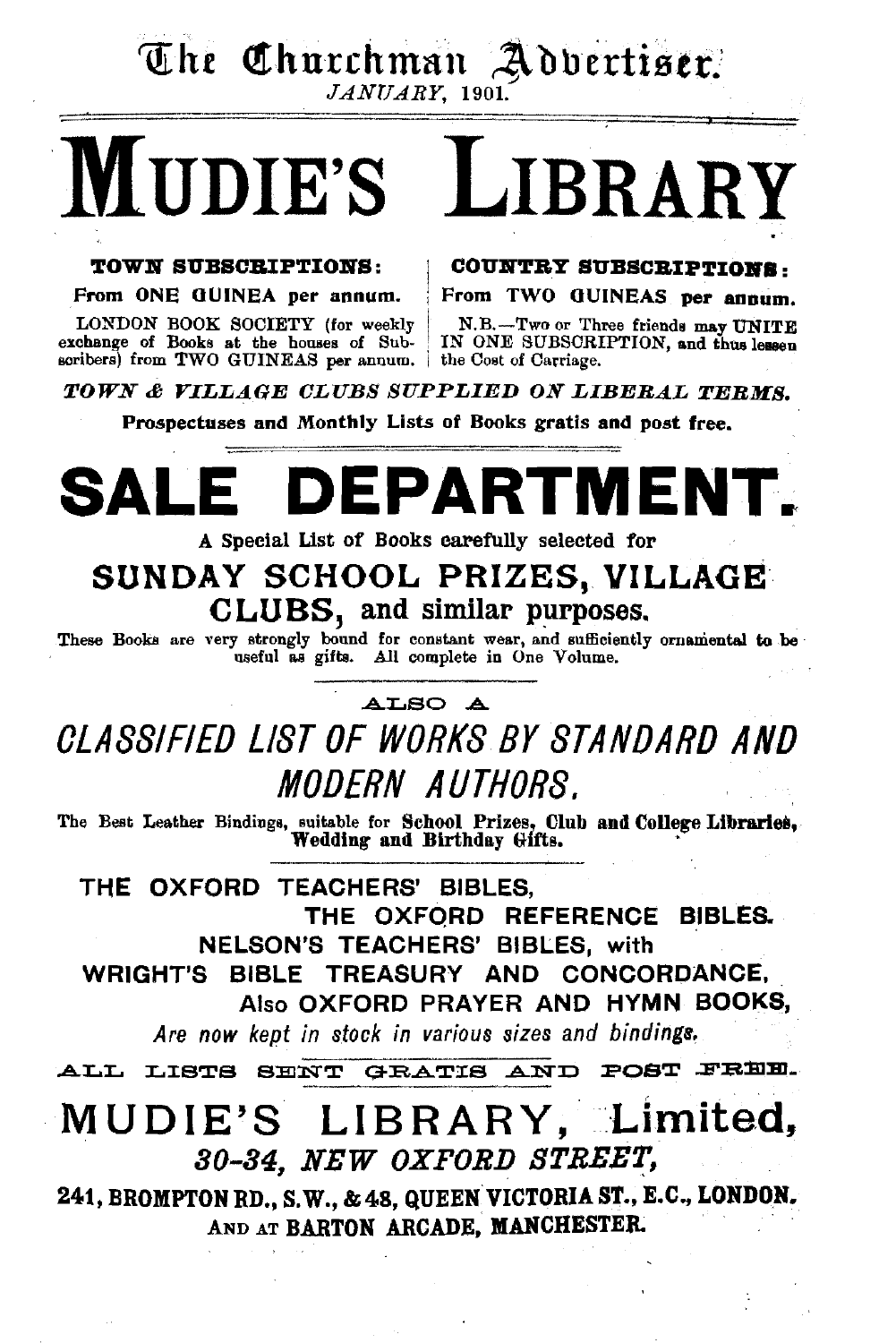## **ELLIOT STOCK'S NEW LIST.**

NEW VOLUME OF SERMONS BY THE DEAN OF ELY. In crown 8vo., cloth, with a portrait of the Dean, price 6s.

### *PRO PATRIA.*

Sermons on Special Occasions in England and America. By CHARLES WILLIAM STUBBS, D.D., Dean of Ely.

"This book deserves to be widely read and pondered over, and to form the model for many more sermons than it is likely to do." *-Churchwoman.* 

"An interesting volume. The sermons are robust and liberal in tone, and deal with questions of living interest."-Glasgow Herald.

"The volume altogether is fresh and stimulating reading, and may be recommended to both those who do and who do not accept Dr. Stubbs' advanced social teachings.''

*Shejfteld Independent.* 

In crown 8vo., cloth, price 6s.

THE BOOK OF THE FUTURE LIFE. By PAULINE W. ROOSE,

assisted by DAVID C. ROOSE.

"Those who wish to see how vastly and variously the idea of the belief in a future life has been expressed by authors from the earliest to the latest times should look into this little volume."-Glasgow *Herald.* 

. UNIFORM WITH THE. ARCHBISHOP OF CANTERBURY'S "HELPS TO GODLY LIVING."

Tastefully printed and bound. Price 5s., post free.

**THE LIFE OF CHRISTIAN SERVICE: a Book of Devotional Thoughts.** From the Writings of F. W. FARRAR, D.D., F.R.S., Dean of Canterbury. Selected and arranged by J. H. BURN, B.D.

#### UNIFORM WITH THE ABOVE.

SECOND EDITION, In foolscap 8vo., tastefully printed and handsomely bound, price 5s.

## **HELPS TO GODLY LIVING : a Book of Devotional Thoughts.**<br>From the Writings of the Right Honourable and Most Reverend FREDERICK TEMPLE, D.D.,

Lord Archbishop of Canterbury. Selected and arranged, with His Grace's permission, by J. H. BUBN, B.D.

"We shall be surprised if this quiet little book does not do a solid ameunt of good on these lines. Ohurch· men will receive it with a cordial *weloome.''-Guardian.* 

Tastefully printed and bound, gilt top, 5s.

### **HELPS TO FAITH AND PRACTICE: a Book of Devotional**

**Readings.** From the Writings of HENEY SCOTT HOLLAND, M.A. (Canon and Precentor of St. Paul's Cathedral). Selected and arranged by J. H. BUBN, B.D.<br>
"It will greatly please the admirers of the orator and preacher, and grat

OHEAP EDITION. In crown 8vo., handsomely printed, bound in cloth, gilt lettered, price 2s. 6d. With photographic portrait.

## **THE LIFE WORK OF EDWARD WHITE BENSON, D.D.,**<br>sometime Archbishop of Canterbury, By J. A. CARR, LL.D., Vicar of Whitechurch and

Canon of Christ Church, Dublin.

"The writer has given us a very excellent and appreciative sketch of Dr. Benson's career."-Church Family

Newspaper.<br> *.* "We can commend it to any who desire a succinct account of a laborious and beautiful life."---Irish <br>Bockstastical Gazette.

ELLIOT STOCK, 62, PATERNOSTER ROW, LONDON, E.O.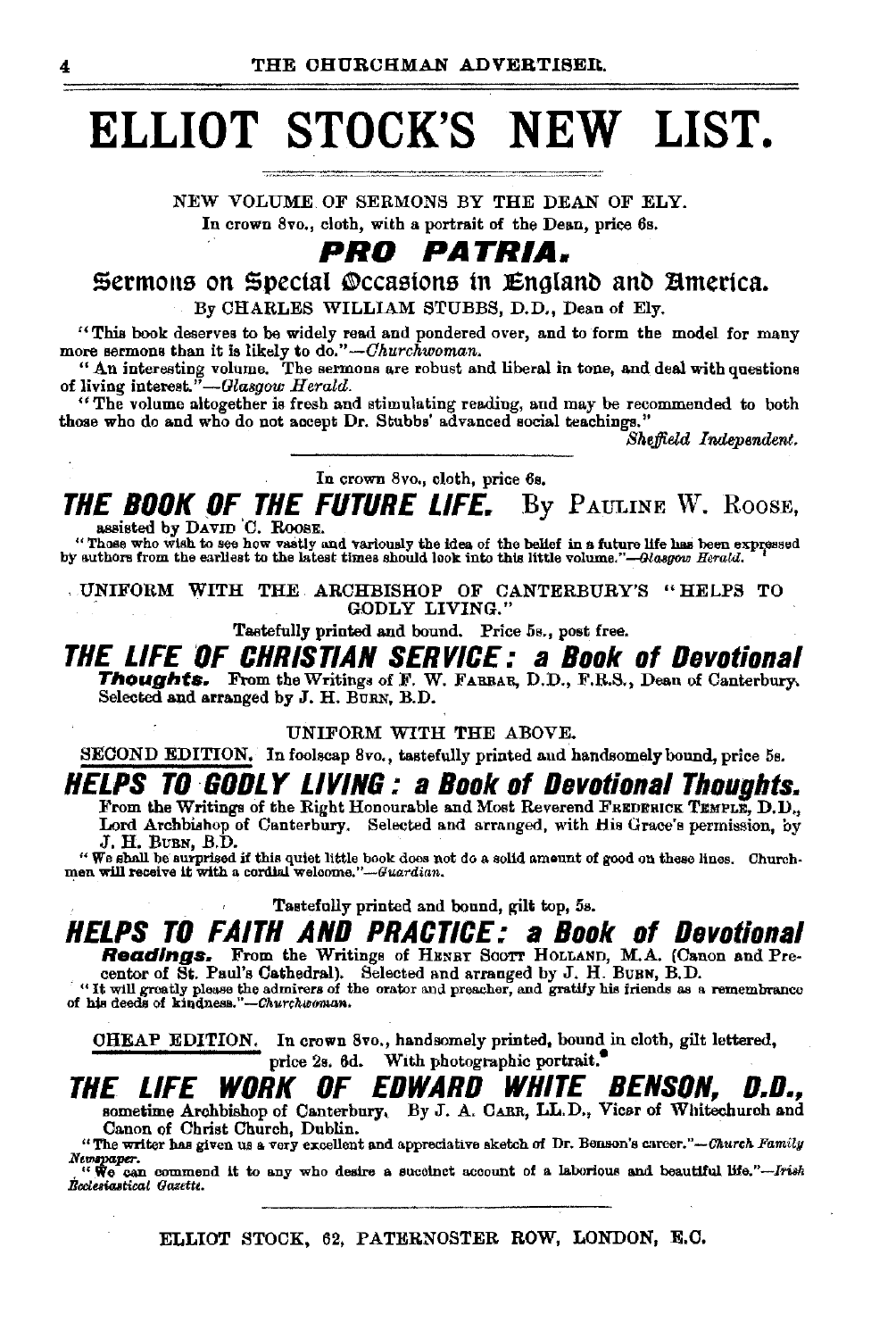

## **QUEEN'S PRINTERS' NEW ILLUSTRATED TEACHER'S BIBLE.**

Filtor, Rev. C. J. BALL, M.A.,<br>Author of "Light from the East," "Variorum Apocrypha," etc.

Prices from 2s. 6d. to 63s.

The Times ~- "Perfect."<br>The Graphic.--- "Supersedes all others."<br>The Morning Post.--- "The best." The Standard.-"Very complete."

The Church Times.-" A sumptuous product."<br>The Guardian.--"It has a magnificent collection of plates.

### QUEEN'S PRINTERS' EDITIONS OF THE BIBLE.

THE NEW CENTRAL REFERENCE ILLUSTRATED TEACHER'S BIBLE.<br>THE "ROBERT RAIKES" NEW ILLUSTRATED TEACHER'S BIBLE. THE VARIORUM REFERENCE NEW ILLUSTRATED TEACHER'S BIBLE.

(Large Type.)

**THE** VĂRIŎRƯM CENTRAL REFERENCE ILLUSTRATED TEACHER'S (Emerald 8vo.) BIBLE.

THE YOUNG SCHOLAR'S ILLUSTRATED BIBLE.

THE HOLY BIBLE, with 50 Photographic Coloured Views. From 3s. 6d.

### Eyre and Spottiswoode's OBLONG-SHAPED PRAYER-BOOK.

From is. Size  $5 \times 2\frac{3}{2} \times \frac{5}{4}$  inches.

Distinct type and most convenient in its dimensions for the Pocket. Can now be had bound with "Hymns

Ancient and Modern.

Also in Choice Bindings, and printed upon the Queen's Printers' Finest India Paper.

Her Majesty the Queen has been graciously pleased to accept a copy.

Crown 4to., 380 pages, 15s. Over 330 Illustrations (30 Coloured Plates).

### LIGHT FROM THE EAST; OR, THE WITNESS OF THE MONUMENTS. By Rev. C. J. BALL, M.A.

Professor SATOE, LL D., writes: "Nothing like it has ever been published.... Beautifully executed<br>illustrations... a marvel of cheapnes. Not so long age such a work, with its sumptuous print and paper,<br>would have cost, not

tion of illustrations from all the principal monuments, inscriptions, etc., that throw light upon the Bible."-The Times.

FIFTH THOUSAND.

JOHN WARD'S "PYRAMIDS" and "PROGRESS."

THE PRACTICAL QUIDE TO EGYPT AND THE NILE.

" A new and beautiful art book."-New York Times.

#### **PROGRESS.** PYRAMIDS AND

#### By JOHN WARD, F.S.A.

With an INTRODUCTORY CHAPTER by Professor SAYCE. Dedicated, by request, to VISCOUNT CROMBR.<br>With Maps, 320 Illustrations, and a Plate of Royal Scarabs. Price 7s. 6d. net.

- 
- 
- "Not a dull page in the book . . . to be studied by all interested in Egypt."-The Times.<br>"Indispensable to all who go to Egypt."-The Daily Graphic.<br>"Just what is wanted."-Vanity Fair.<br>"An extremely interested in Egypt."-T
- 
- "The best book on Egypt for the general reader."-Oook's Excursionist."<br>Written in charming style."-The Lady.
- 

Illustrated List, with full particulars, sent gratis and post free, on application to EYRE AND SPOTTISWOODE, GREAT NEW ST., FLEET ST., LONDON, E.C. **Eetail of all Booksellers.** 

A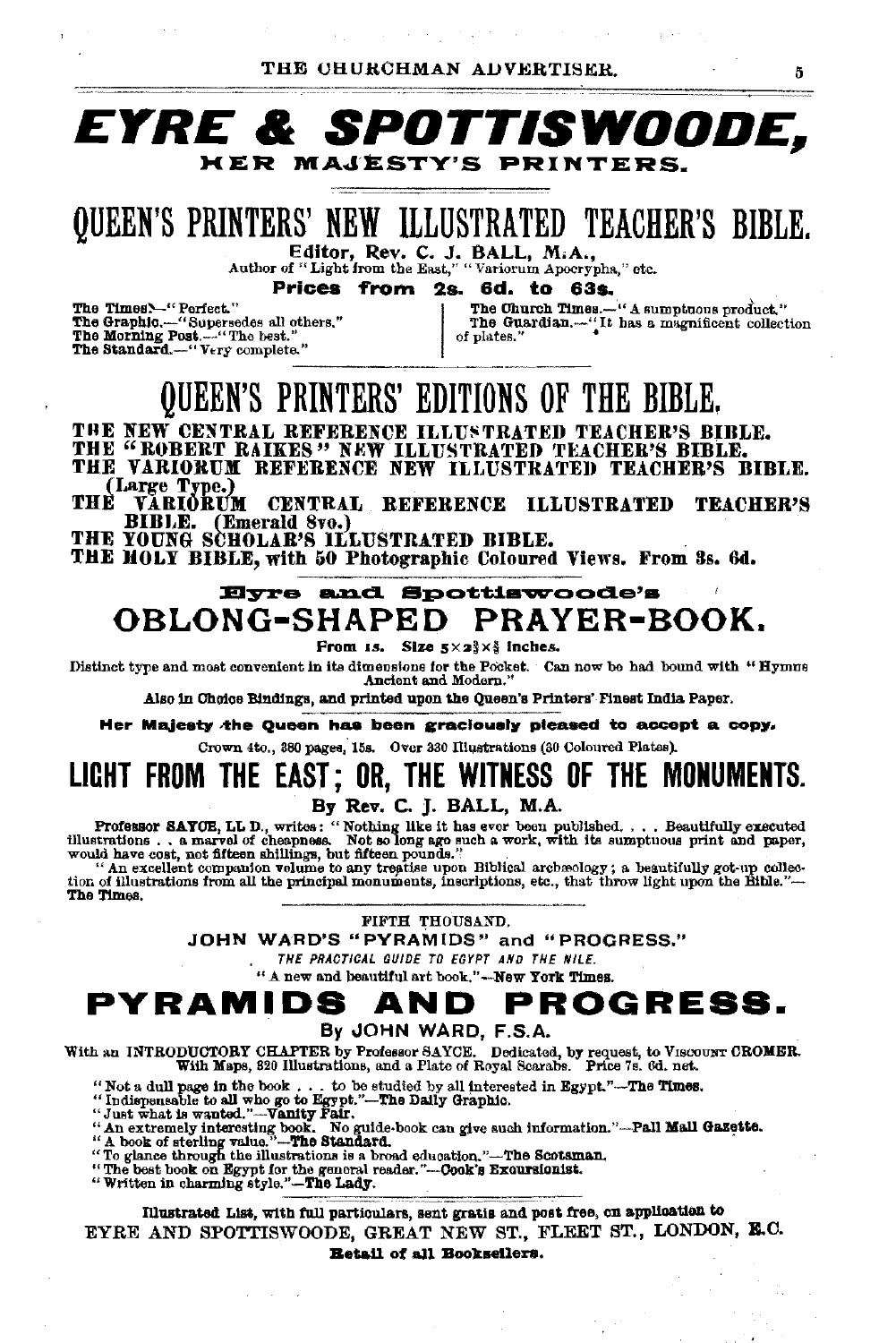### ELLIOT STOCK'S NEW PUBLICATIONS.

In large 8vo., handsomely bound in cloth, price 10s. 6d.<br>
In large 8vo., handsomely bound in cloth, price 10s. 6d.<br>
In Fig. DULICES INCRESS from Many Sources<br>
"A great storehouse of high-class poetry on the subject of bere

A DISSERTATION ON THE APOCALTPSE. By J. H. MCNAIRN. A presentation of the glories of Christ in relation to His Church, both now and hereafter, and the glorious inheritance which awaits His saints.

"The volume will be read with interest by those in whose creed the anticipation of the Millenium has a prominent *place."-Rxminer.* 

#### A SEASONABLE CHRISTMAS GIFT.

THE FORGOTTEN MELODY. By ONE WHO REMEMBERS IT.

In this tale the critical and scoptical spirit of the age comes in prominently, and the keeping of Christmas is treated of in both the lively gossiping style and the seriously thoughtful, making it a suitable book to place

In crown 8vo., cloth, price 2s. 6d.<br>PAPERS FOR THE PARSONAGE. By TWO CLERGYMEN.<br>This book is a compendium of careful studies of various theological and other topics, vlewed from an

This book is a compendium of careful studies of various theological and other topics, vlewed from an Evangelical standpoint; by writers familiar with the aspect of modern thought. Of the fifteen papers some closely argume intelligent family.<br>  $\frac{J_{\text{u}}}{J_{\text{u}}} = \frac{J_{\text{u}}}{J_{\text{u}}} = \frac{J_{\text{u}}}{J_{\text{u}}}$ . Third Thousand. Price 1d.

THE CATHOLIC REVIVAL: What is it doing for England?<br>By the Rev. P. V. M. FILLEUL.<br>ELLIOT STOCK, 62, PATERNOSTER ROW, LONDON, E.C. By the Rev. P. V. M. FILLEUL.

## THE SECOND VOLUME OF The Expositors' Greek Testament,

EDITED BY THE

REV. W. ROBERTSON NICOLL, M.A., LL.D., *Bditor of the" Bxpositor;'* h *BxpJ8itor'l Bible," etc.,* 

CONTAINS:

1. THE ACTS OF THE APOSTLES. By the Rev. R. J. KNOWLING, D.D., Professor of New Testament Exegesis, King's College, London.

2. ST. PAUL'S EPISTLE TO THE ROMANS. By the Rev. JAMES DENNEY, D.D., Professor of Systematic and Pastoral Theology, Free Church College, Glasgow.

#### 3. ST. PAUL'S FIRST EPISTLE TO THE CORINTHIANS. By the Rev. G. G. FINDLAY, B.A., Professor of Biblical Literature, Exegesis and

Classics, Headingley College.

The first volume of 880 pages, handsomely bound in buckram cloth, consists of the Gospels of St. Matthew, St. Mark, and St. Luke, by the Rev. Professor A. B. Bruce, D. D., and the Gospel of St. John, by the Rev. Professor Marcus Dods, D.D. The price of each volume is 28s.; but for those who subscribe now the price for two volumes is 30s.

"The first thing that strikes one when he takes up the volume on the Gospels is the uncommon hand-<br>someness of the book. It is a joy to handle it and look into its pages. It is the very book to lure a student<br>into reading worthy of the most cordial appreciation. *"-Critical Review,* 

LONDON: HODDER AND STOUGHTON, 27, PATERNOSTER ROW, E.C.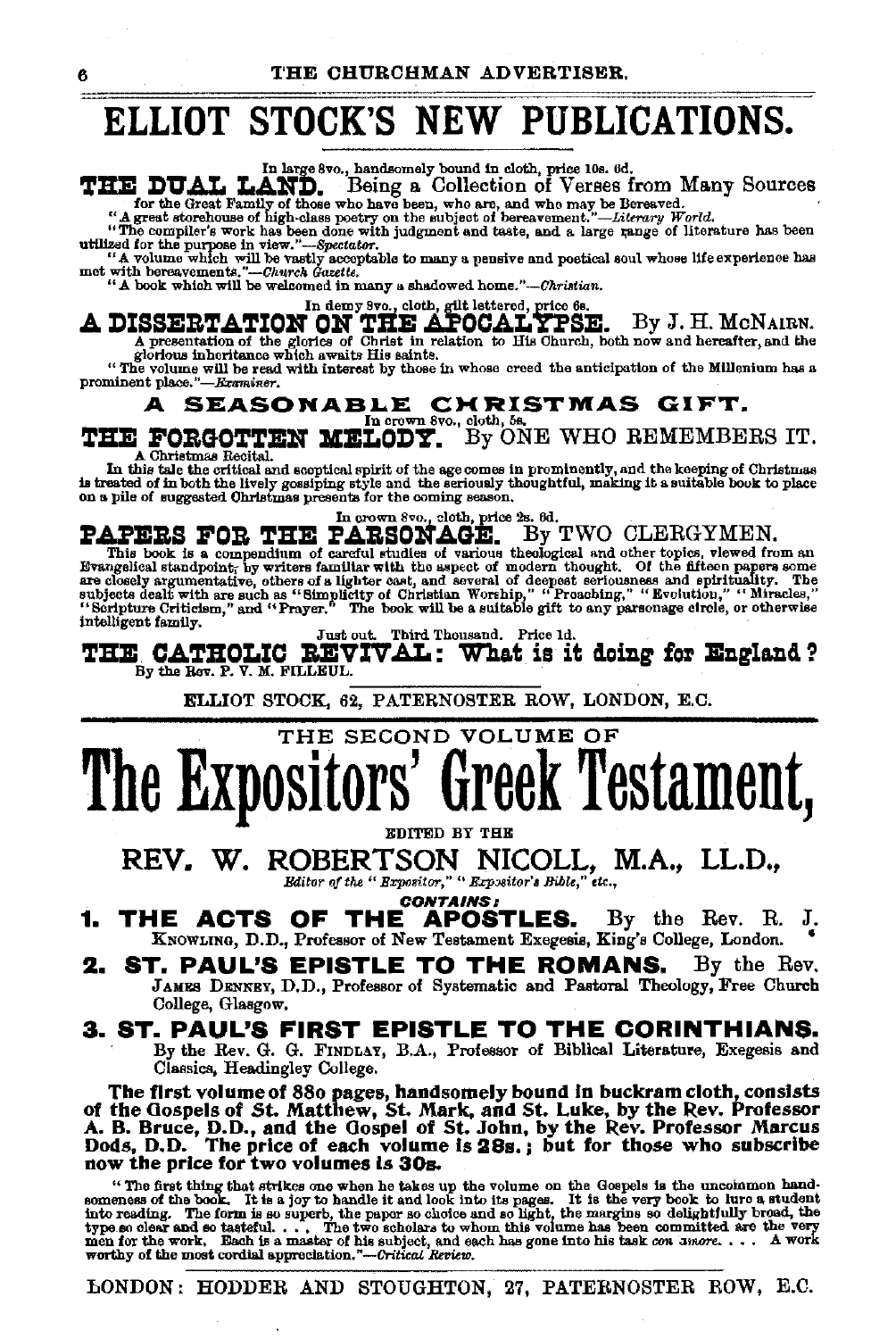#### EDUCATIONAL.

### EVANGELICAL SCHOOL.

REPARATORY for the Public Schools and Navy. Standing in its own extensive grounds in Folkestone. Two or three vacancies for next term. Enquiries may be made of

> **IOHN SHRIMPTON, Esq.,** VICTORIA STREET, WESTMINSTER, LONDON.  $3<sub>n</sub>$

### WESTON-SUPER-MARE.

THE MISSES RODHAM, assisted by resident governesses and high-class visiting teachers, RECEIVE the DAUGHTERS of GENTLEMEN as RESIDENT PUPILS, whose training and education they personally superintend. For delicate pupils the climate has proved most beneficial. The late Mrs. Pennefather (Mildmay, London) gave to this educational home her interest and influence.

For terms, address: MISSES RODHAM, Weston-super-Mare,

## MONKTON COMBE SCHOOL

(Near BATH).

Evangelical Religious Teaching. Healthiest country life. Highest Educational successes. Most moderate fees (specially reduced for sons of clergy and officers).

For prospectus, apply Vice-Principal.

#### SOCIETIES.

#### PROTESTANT REFORMATION SOCIETY.

The OLDEST Church Society for the Defence of the Catholic and Apostolic Doctrines recovered to England by the Reformation. The ONLY Mission to Romanista in England.

(Established 1827.)

**MISSIONARY.** EDUCATIONAL. **EVANGELISTIC.** 

Sermons and Lectures by the Rev. C. H. H. WEGHT, D.D., M.A., Ph.D., Clerical and General Superintendent.<br>
Educational Lantern Lectures by the Organizing Secretary, WALTER A. LIMERICK.<br>
Cheap effective literature dealing wi

**Urgently Needed.** 

#### **THE PROTESTANT ALLIANCE.**

As its name implies, is a Society which combines and federates all Protestants for united action in defence of the truth.

It is THE ONLY SOCIETY which publishes an Illustrated Protestant Paper containing a monthly report

It is THE GROOT of April 27th, 1900, says: "The Alliance has never pursued an ostrich-like policy, of its work.<br>
"The Record " of April 27th, 1900, says: "The Alliance has never pursued an ostrich-like policy, "<br>
"The Reco

S. W. BRETT, SECRETARY, 430, STRAND, LONDON.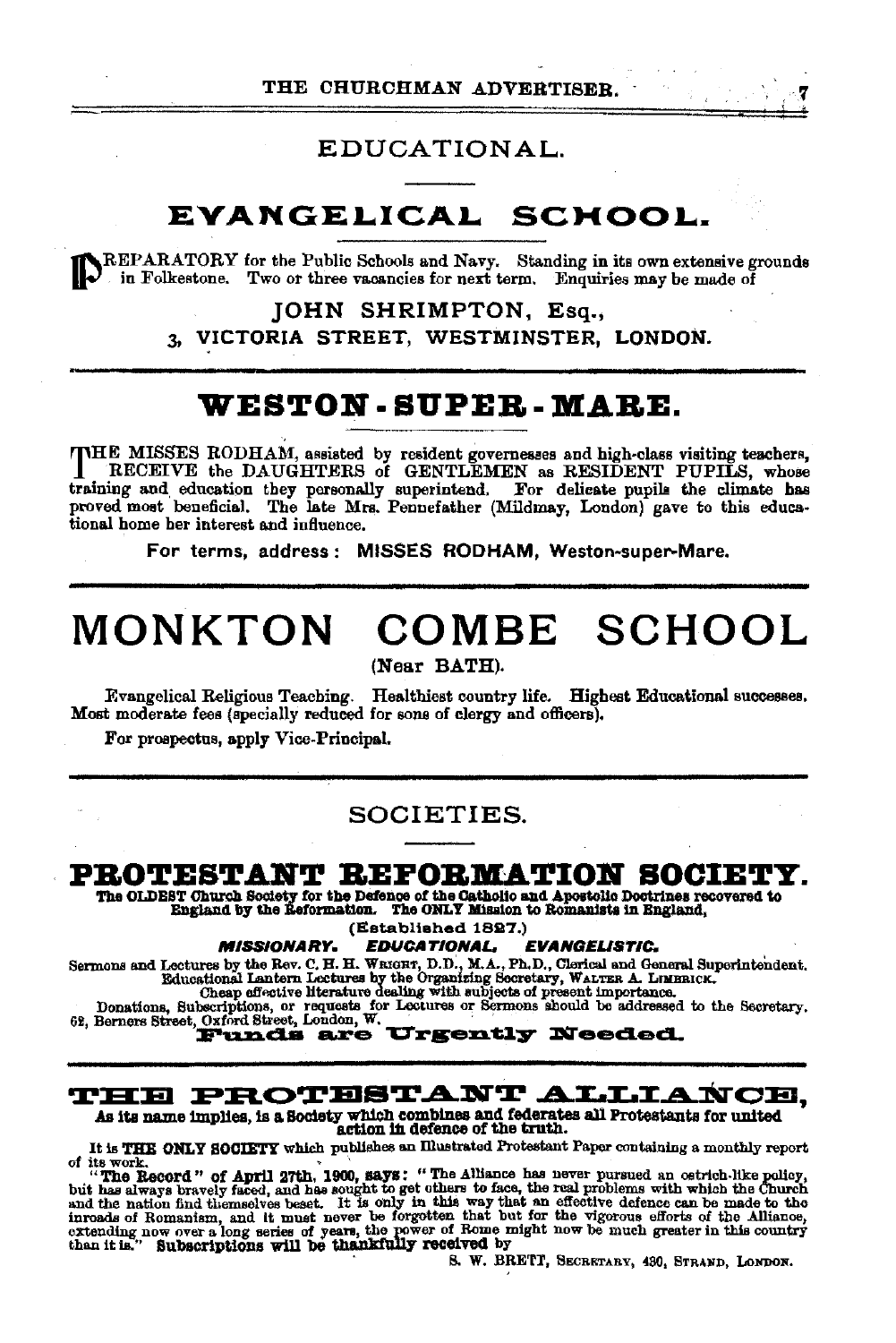Ŕ



Watron:--HER MAJESTY THE OUEEN. Treasurer-HORACE BROOKS MARSHALL, Esq., M.A., J.P., D.L.

Senior School-MAITLAND PARK, N.W.

Junior School-HORNSEY RISE. N.

Combalescent Home-HAROLD ROAD, MARGATE.

#### **NFW** ANNUAL SUBSCRIPTIONS ARE URGFNTLY NFEDED.

Two Votes are allowed at each Election for every Guinea subscribed.

SECRETARY: ALEXANDER GRANT. OFFICES: 73, CHEAPSIDE, E.C. BANKERS: LONDON JOINT STOCK, PRINCES STREET, E.C.



Over 5,000 Orphan or Wall Children are now in the Homes. Among these are 734 Little Incurables,<br>Deaf and Dumb, Blind, Orippled, or otherwise Afflicted Children. Eight souls are added every 24 hours to<br>this the Greatest Fam

sent to sea or given trades to.

sent to sea or given trades to. Some or even the sea of the work may be formed from the fact that during the last two years no fewer than 5.417 freeh cases have been admitted—a number probably in excess of admissions by al

#### **ECCLESIASTICAL INSURANCE OFFICE.** LIM. **GLASS INSURANCE.** FIRE INSURANCE. **BURGLARY INSURANCE.**

The Surplus Profits are devoted to Institutions, etc., for the benefit of the Clergy and of Church objects.<br>Already a sum of £24,500 has been so distributed. The above sum includes £500 to the Clergy Distress<br>Fund, and £2,

"This is a serious attempt made in good faith to help the Clergy to help themselves, and to husband the existing resources of the Church."-Guardian.

#### NS INSTITUTION.<br>INCORPORATED 1892. CLERGY **PENSIONS**

FOUNDED 1886.

Joint Presidents.-The ARCHBISHOP OF CANTERBURY. The ARCHBISHOP OF YORK. The distinguishing characteristic of the scheme of the Institution may be conclusive to the heater and the scheme of the institution may be conclusive stated in three words, "Self-help aided." Clergymen who wish to secure

1. Clergy Pensions Fund: 2. Sickness Fund: 3. Personal Accident Fund: 4. Widows and Orphans Fund: 5. Daughters Fund: 6. Other Benefits Fund.

For Information and Forms, apply at the Joint Offices of the Ecclesiastical Insurance Office,<br>For Information and Forms, apply at the Joint Offices of the Ecclesiastical Insurance Office,<br>IDHN DUNCAN, F.I.A., Secretary.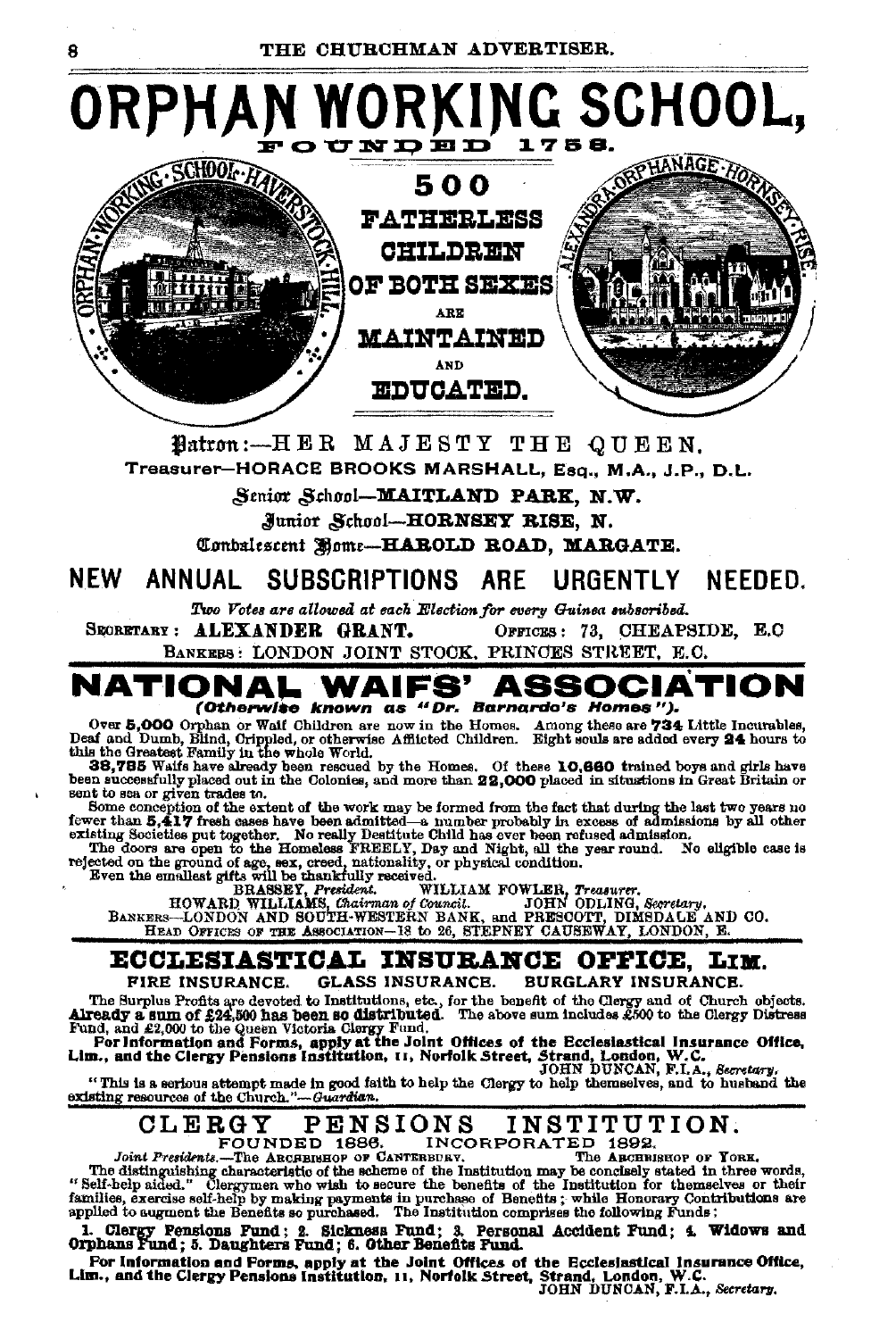

Contributions may be sent to LLOYD's BANK, Limited, 16, St, James's Street, S.W.; or WILLIAM J. TAYLOR, Secretary, 200, EUSTON ROAD, LONDON, N.W.

# ROYAL SEA-BATHING HOSPITAL

(FOUNDED AT MARGATE, 1791).

FULLY equipped Hospital having special advantages for the surgical treatment of Tubercular Disease. Open-air System long since practised,

M. BIDDULPH, M.P., Treasurer.

Offices: 30. CHARING CROSS. S.W.



After seven years' earnest pleading, a further £10,000, or 200,000 shillings, still urgently needed to give rallet to hundreds of aged, destitute, and afflicted victims of the great "Liberator" fraud, who were taught and t life savings, and driven to face the dreaded workhouse, in spits of all their preiseworthy endeavours to make<br>some provision for their old age. Ninety per cent. of these sufferers are members of some section of the<br>Christi

"Bear ye one another's burdens, and so fulfil the Law of Christ."

There are 2,830 cases on the Books of the Fund, of whom 1,500 are Widows or Spinsters. 690 are over<br>70 years of age, 1,460 are over 60 years of age. Over 350 deaths through the disaster.

THE BITTER CRY FOR EELP

is still coming to the Committee from sufferers who have bravely borne with their difficulties, till sickness or great destitution has compelled them to apply.<br>Cheques and P.O.'s should be made payable to the "Liberator" R

Midland Bank," and sent to the Secretary, Rev. J. STOCKWELL WATTS, 16, Farringdon Street, London, E.C.

### PAROCHIAL MISSIONS TO THE JEWS AT HOME AND ABROAD.

**Honorary Secretaries:** 

The REV. CANON SIR JAMES E. PHILIPPS, BABT., WARMINSTER. The VEN, ARCHDEACON SUTTON, PEVENSEY, HASTINGS.

Organizing Secretary: The REV. W. O. E. OESTERLEY.

#### OFFICE: A. C. S. OFFICE, 39, VICTORIA STREET, WESTMINSTER, S.W.

This Society is worked strictly on the parochial system of the Church. Duly qualified men are sent as curates, under the incumbents, to parishes in London and other big towns, where large numbers of Jews congregate.

All information gladly given on application to the Organizing Secretary.

۰ä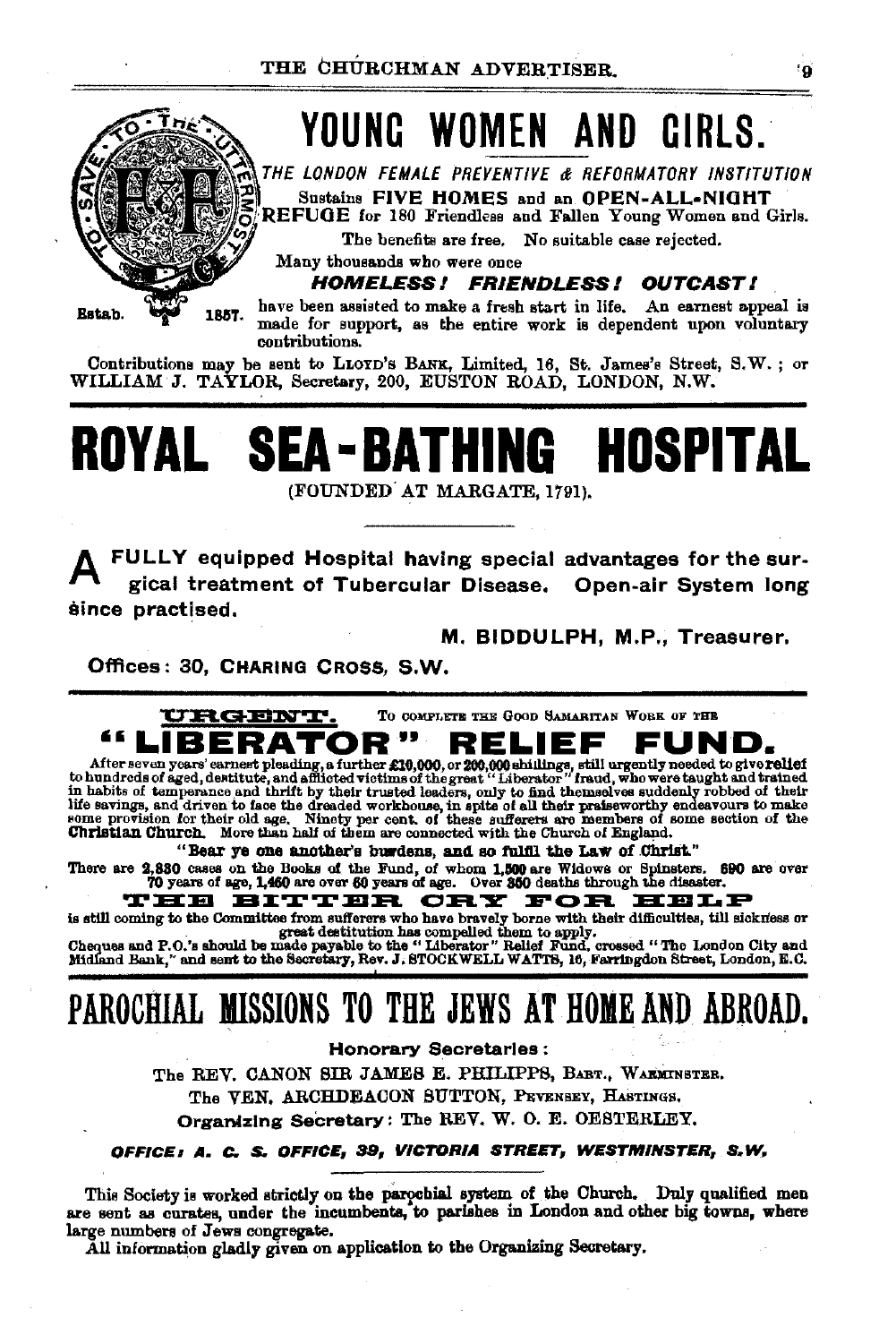#### Christian Mission. The St. Giles'

Treasurer-F. A. BEVAN, Esq.

#### VOLUNTARY CONTRIBUTIONS ONLY SOURCE OF INCOME.

This Mission assists, amongst other classes, the following :-

THE BETTER CLASS OF DISCHARGED PRISONERS;<br>THE INNOCENT BUT SUFFERING WIVES AND CHILDREN OF PRISONERS<br>THE SICK\_AND POOR; \_\_\_\_\_ \_ HOMELESS AND DESTITUTE WOMEN.

The demands upon the resources of the Mission are very heavy. Mr. WILLIAM WHEATLEY, Superintendent, 4, Ampton Street, Regent Square, W.C.



Employs 68 Jews in various industries at Abraham's Vineyard, Jerusalem, and gives food, drinking water and clothes to sick and feeble who cannot work. Distress is very severe among the many hundreds who cannot get employment. Without proper food or water supply, and living in most wretched abodes, many of them underground, they suffer acutely from summer heat. Many come to the Vineyard and implore to be given work by which to live. We have room for more, if funds are provided for wages.

Donations thankfully received by-

F. A. BEVAN, Hon. Treasurer,

54, LOMBARD STREET, E.C.; and

E. A. FINN, Secretary,

41, PARLIAMENT STREET, 3.W.

#### GHURGH *ICONTON* COMMITTER

Patron. -THE DEAN OF NORWICH.

Chairman of Committee.-THE LORD CLAUD J. HAMILTON.

This Fund was founded at Disestablishment as a channel for sympathy of friends in England with their brethren of the Church of Ireland.

It is now devoted entirely to enabling the ministry of the Church to be maintained in the South and West of Ireland, in parishes where the Protestants are few and isolated, and UNABLE TO MAINTAIN THEIR CHURCH UNAIDED.

Last year NINETY-ONE parishes received grants from this Fund, administered through their own diocesan schemes.

chocasin sonemes,<br>The NEED of this help is unabated, and the Committee earnestly appeal to English Churchmen to give<br>this testimony of fellowship with their isolated brethren bravely holding the outposts. Their help in sup

London, S.W.

moneys.

### THE MISSIONS TO SEAMEN.



Patron: Admiral of the Fleet<br>H.R.H. The DUKE OF SAXE-COBURG

AND GOTHA, K.G.<br>Labours afloat and<br>ashore, at home and<br>abroad, among seamen of all classes and nations, fishermen, bargemen, and emigrants. Seventy-three harbours are occupied.<br>Expenditure, £42,514.

Increased Contributions and Offertories, urgently needed, should be forwarded to the Secretary, Commander W. DAWSON, R.N., 11, Buckingham St., Strand, London, W C.

### THE LONDON & SUBURBAN BANK, Ltd.,

22, Henrietta Street, Covent Garden, W.C.

The Bank opens Current Accounts upon approved introductions.

Interest at 2<sup>1</sup> per cent. allowed on minimum<br>monthly balances when not drawn below £20.

Dividends, Coupons, etc., collected free of charge.<br>Approved Bills Discounted.<br>The Purchase or Sale of Securities undertaken.<br>The Purchase or Sale of Securities undertaken.<br>Moneys received on Deposit at from 3 to 4} per ce

Every consideration given to the encouragement of<br>rift, both by the ecceptance of small sums on thrift. Deposit, and by affording special facilities to the clergy and others in charge of parochial funds, charities, etc., for the deposit and withdrawal of such

> ALFRED B. HARDING. Managing Director.

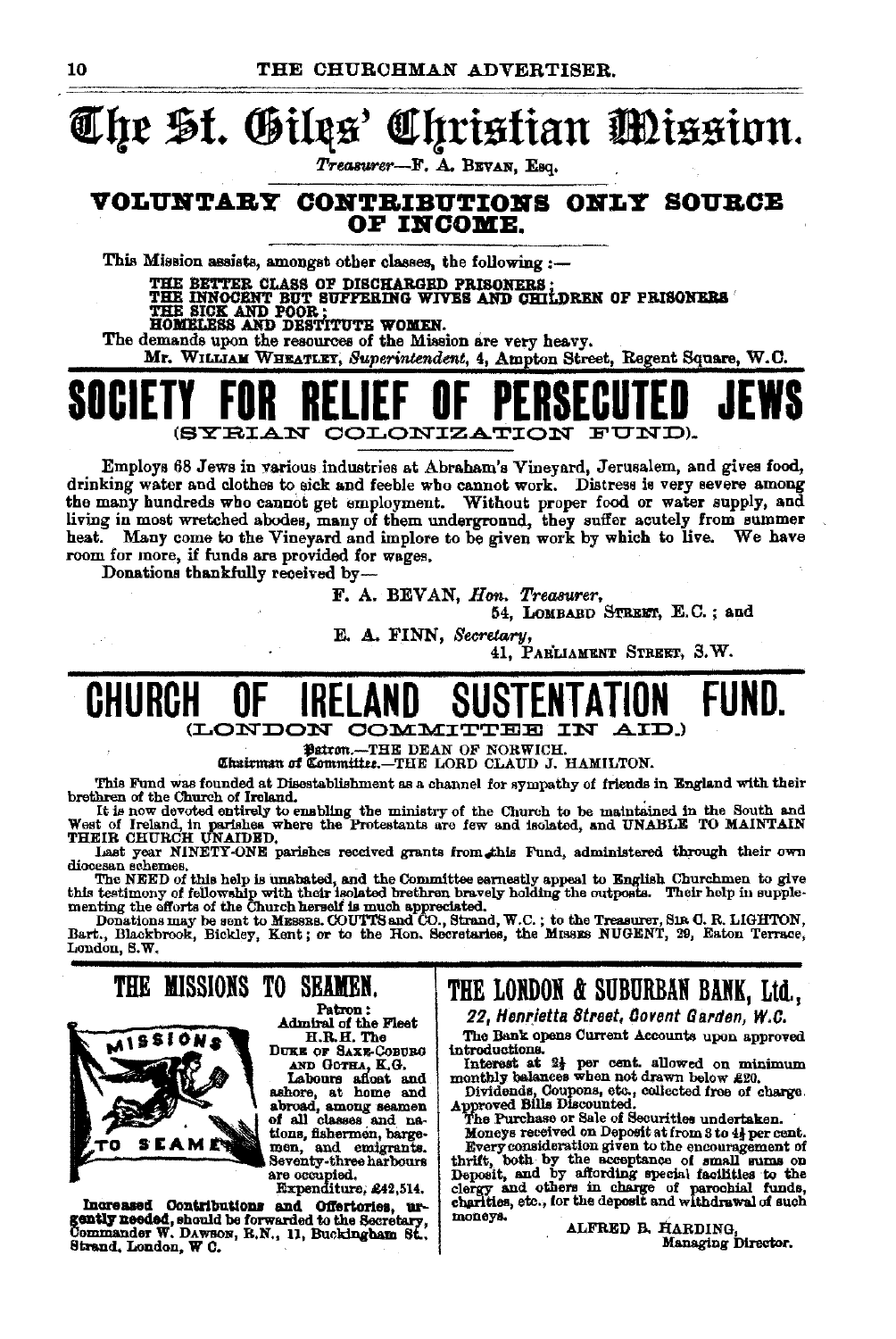### PALESTINE, EGYPT, Etc.

YOOK'S SELECT CONDUCTED TOURS, leaving Lonpon February 5th and 19th. visiting the HOLY LAND (Jerusalem, Jericho, Bethlehem, Nazareth, Damascus, Baalbec, etc.), Alexandria, Cairo, Nile Trip to the First Cataract, Constantinople, Athens, etc. Also shorter Tours, leaving LONDON February 26th, March 5th, 12th, 19th, 26th, and 30th.

Independent Tours available for one or more passengers, arranged to start by any route, at any date, time, or point, and for ascending the Nile to the First and Second Cataracts, in tourist steamers fitted with every luxury,

Pamphlet, with maps and plans, 6d., post free-

THOS. COOK & SON, Ludgate Circus, London; and Branch Offices.

In crown 8vo., cloth, price 3s, 6d.

#### Cambs **Comb**s **C**embles ? Or :

ADDRESSES TO MEN AND WOMEN. By the Venerable ARCHDEACON MADDEN (Liverpool),

"These shrewd, wholesome and straightforward addresses are good to read, and were, no doubt, still better to hear. The book is sure to do good to the classes for whom it is intended, and may be read with profit by many who work as teachers or preachers among them."-Churchman.

"The book is a quarry in which anyone who wishes to arouse attention may well dig for thought."-Church Family Newspaper.

"For plain, common-sense, practical speaking, these sermons are most valuable. The illustrations are well selected from the common everyday events of life."-Church Bells.

" A collection of spirited addresses."-Church Gazette.

LONDON: ELLIOT STOCK, 62, PATERNOSTRR ROW, E.C.

#### **ESTABLISHED 1851.**



SOUTHAMPTON BUILDINGS, CHANCERY LANE, LONDON, W.C.

#### CURRENT ACCOUNTS.

DEPOSIT ACCOUNTS.

 $2\%$  on the minimum monthly balances,  $2\%$ 

on Deposits, repayable on  $2\frac{1}{2}$  % 125%

#### STOCKS AND SHARES.

Stocks and Shares purchased and sold for customers.

The BIRKBECK ALMANACK, with full particulars, post free.

FRANCIS RAVENSCROFT, Manager,